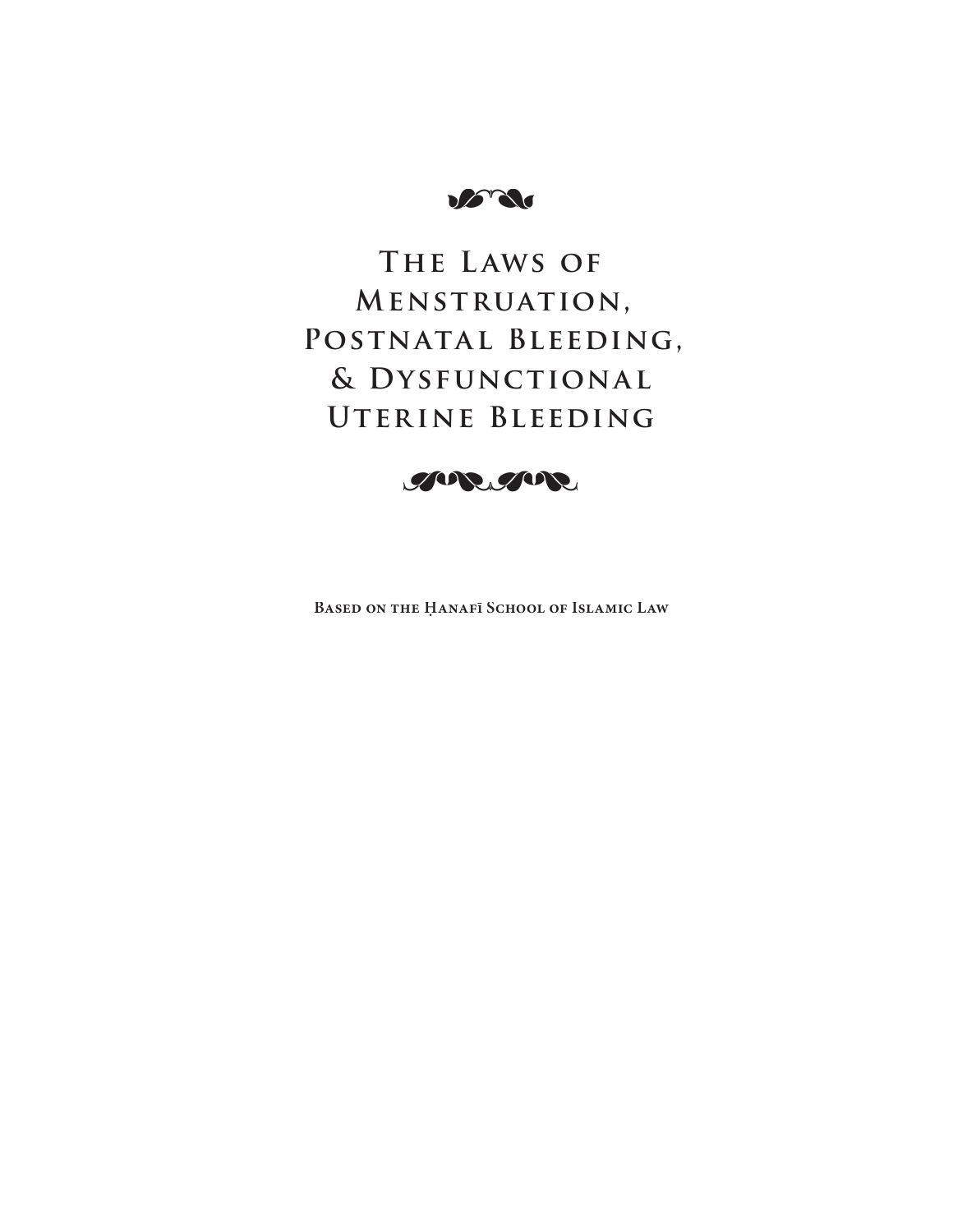In the name of Allāh,

Most Gracious Most Merciful.

All praise be to Allāh,

Lord of the Worlds,

and peace and blessings be

upon His Messenger Muḥammad,

Mercy to the Worlds

© Rashida Esakjee & Abdur-Rahman in Yusuf 2005 First Draft 2005

This work can be used for non-profit educational purposes, review, or scholarly citation, and may be reproduced for this reason. Notification to the copyright owners would be appreciated.

Please note that this compilation is an incomplete draft and as work progresses it will be available on www.zamzamacademy.com for download.

This work is based primarily on the following Ḥanafī *fiqh* texts: *Nūr al-īḍāḥ, Marāqī al-falāḥ, Ḥāshiyat al- Ṭaḥṭāwī, Mukhtaṣar al-Qudūri, Al-Lubāb fī sharḥ al-Kit al-Kitāb, Radd al-muḥtār, Al-Durr al-Mukhtār,* along with *Aḥsan al-Fatāwā, The Book of Ṭahāra, Al-Hadiyyatul Linnisā,* among others.

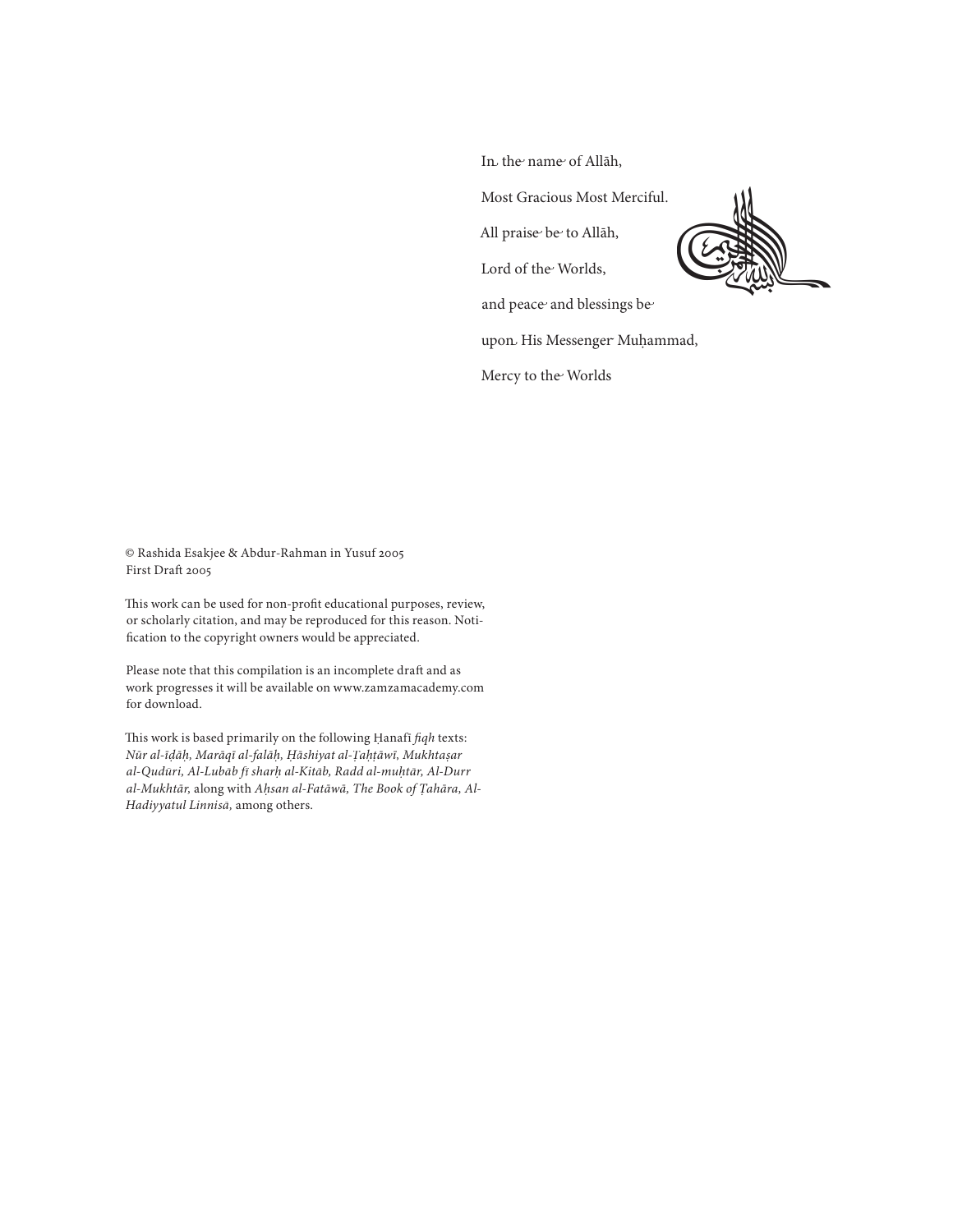## **Introduction**

Menstruation (*ḥayḍ*), postnatal bleeding (*nifās*) and dysfunctional uterine bleeding (*istiḥāḍa*) all flow from the vagina. Each one is considered different and there are specific rulings related to each of them.

#### **. Menstruation**

.. Menstruation (*hayḍ*) is that blood, which the womb of a mature female excretes and that is not the result of any illness, pregnancy, or that is post-menopausal.

.2. Its minimum duration is three days and its maximum is ten days. A day refers to a 24-hour period. Hence, the minimum menstruation period would be 72 hours.

.3. Discharge of any color—red, yellow, muddy, green, black, or earthy which a woman sees in the days of menstrual bleeding is considered menstrual discharge and her menstruation will continue until the discharge is pure white or there is no discharge. Once blood flows onto the external skin of the vagina (i.e., out of the inner lips), *hayd* commences. This is irrespective of whether it flows out to the outer lips or not. If some cotton, a pad, or a tampon is inserted into the vagina whereby the blood cannot flow out, then as long as the blood remains in the vagina and no blood is seen on the outside of the cotton, menstruation has not commenced. When blood appears onto the inner lips of the vaginal opening (or on the external visible area of the inserted cotton wool), menstruation will commence from the time the blood is seen.

Example: If a woman inserted a piece of cotton or tissue in the internal vagina at night and in the morning she saw blood on the tissue, menstruation will be calculated from the time she saw the blood.

• It is disliked (*makrūh*) for a woman to use tampons or to insert anything into the inner vagina (*Radd al-Muḥtār*).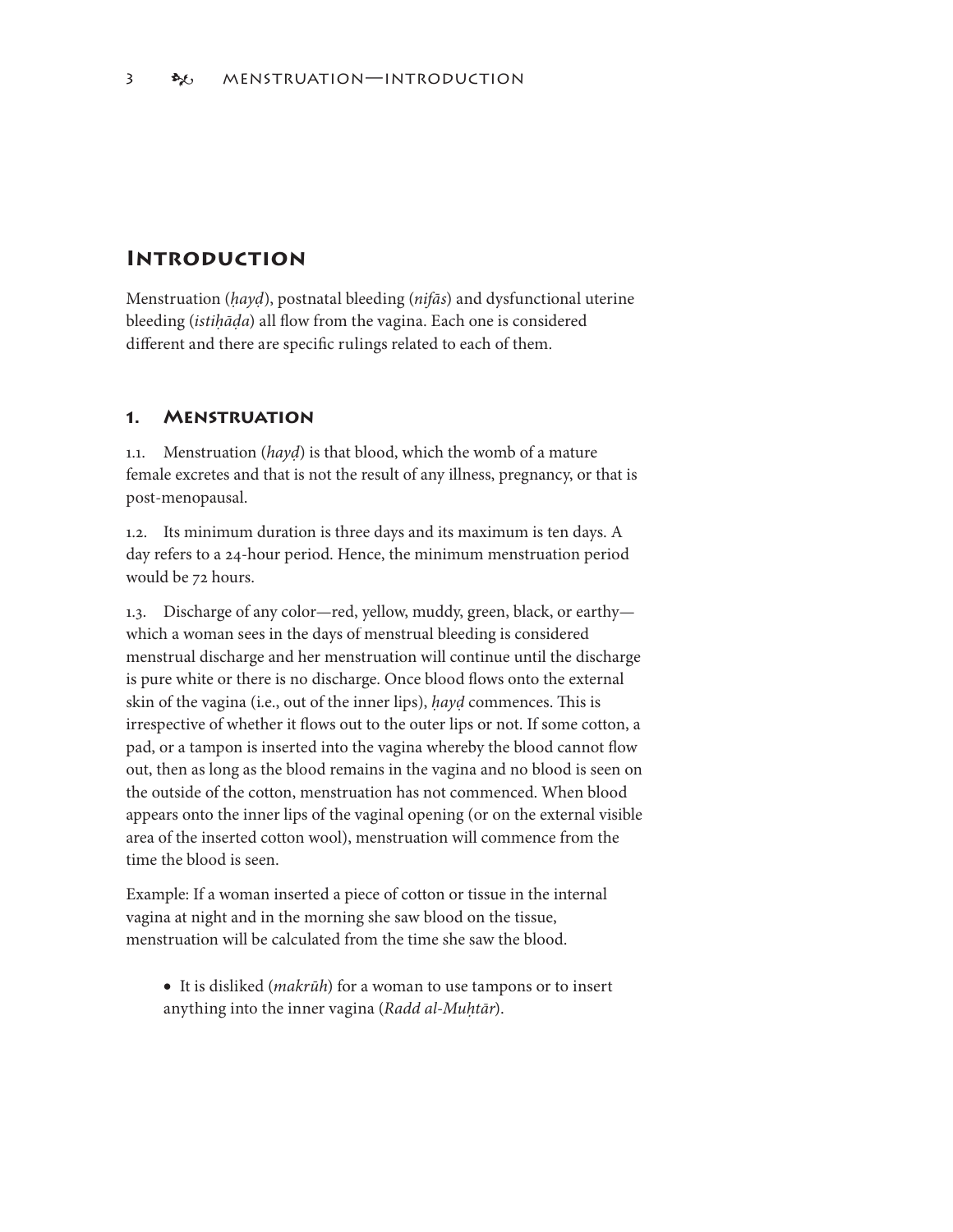.4. The minimum duration of purity (*ṭuhr)* or duration of cleanliness between two cycles is 15 days. If a woman, after completing her cycle begins to bleed again within 15 days, it will not be considered the start of a new cycle.

.5. There is no maximum duration for purity. Hence, a woman will remain pure as long as she does not bleed, even if it extends to several months or years.

.6. If a day or more of purity falls within the ten-day period of menstruation, it will be [treated] as [continuously] flowing blood (*Qudūrī*).

Example: A woman bleeds for three days and then does not see blood for two days. Then, she bleeds for one day; all six days will be considered menstruation.

.7. A girl below the age of nine does not menstruate. If such a girl notices blood, it is bleeding due to some illness and will be considered dysfunctional uterine bleeding (*istiḥāḍa*), not menstruation.

## **2. Prohibitions during Menstruation and Postnatal Bleeding**

During the time a woman is menstruating or experiencing postnatal bleeding, the following eight activities are prohibited:

2.1. *Şalāt* (ritual prayer).

• It is also not permissible for her to perform a prostration of gratitude (*sajda shukr* ) or prostration of recitation ( *sajda tilāwa*).

2.2. Fasting—obligatory or otherwise.

2.3. Recitation of even a single verse of the Holy Qur'ān:

• Reading less than a verse without the intention of reciting the Qur'ān is permissible, such as reciting *Al-ḥamudu li 'Llāh* "All praise is for Allāh," with the intention of gratitude or the recitation of *Bismi 'Llāh* "In the name of Allāh," before eating (*Al-Lubāb* 43).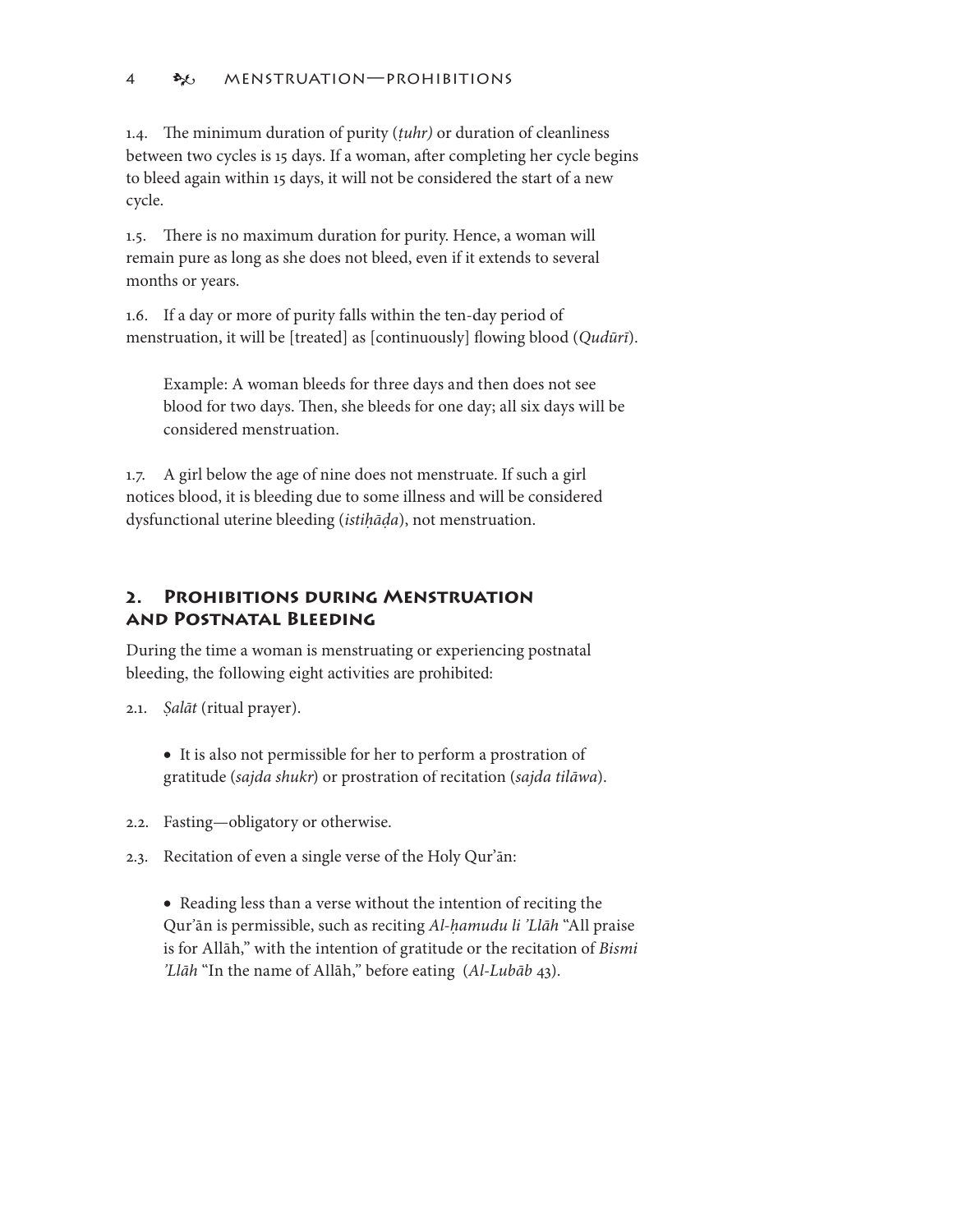#### 5 BE MENSTRUATION—PROHIBITIONS

• It is permissible to read a word from a verse (*āyat*) or (according to another opinion) even half a verse, as long as it does not equal a short verse.

• It is permissible to recite a verse or more with the intention of supplication (*duʿā'*). For instance, the entire Sūrat al-Fātiḥa can be recited with the intention of *duʿā'.* Likewise, any other verse or chapter from the Qur'ān can be recited with the intention of *duʿā'* as long as they contain words indicative of supplication—and there is no sin in this.

• If a woman is teaching Qur'ān to students, then it will be permissible for her to spell out the words bit by bit and not recite the entire verse altogether. She can read one or two words at a time, breaking her breath in between.

• It is permissible to take the name of Allah, read *duʿās,* send salutations and blessings (*ṣalawāt*) on the Messenger of Allāh e, to recite prayers of forgiveness (*istighfār* ), or any other *dhikr* (remembrance).

2.4. Touching the Qur'ān.

• However, it is permissible to touch the Qur'ān with a covering, such as a cloth sleeve or bag, but not a covering that is permanently attached to the Qur'ān. It is also not permissible to touch the Qur'ān with a portion of one's garment, such as the sleeve or the edge of a dress while one is wearing them (*Sharḥ al-Hidāya of Imām ʿAbd al- al-Hay Lucknawī* 1:212).

2.5. Entering the masjid.

• It is permissible for a menstruating woman to enter a *muṣalla* (temporary place of prayer) or the place where ʿĪd prayer is performed as long as it is not in a *masjid.* The laws regarding the impermissibility of entering the *masjid* are not applicable to the prayer room which is not a Shar'ī Masjid.

2.6. Circumambulation (*ṭawāf*) of the Holy Ka ʿba.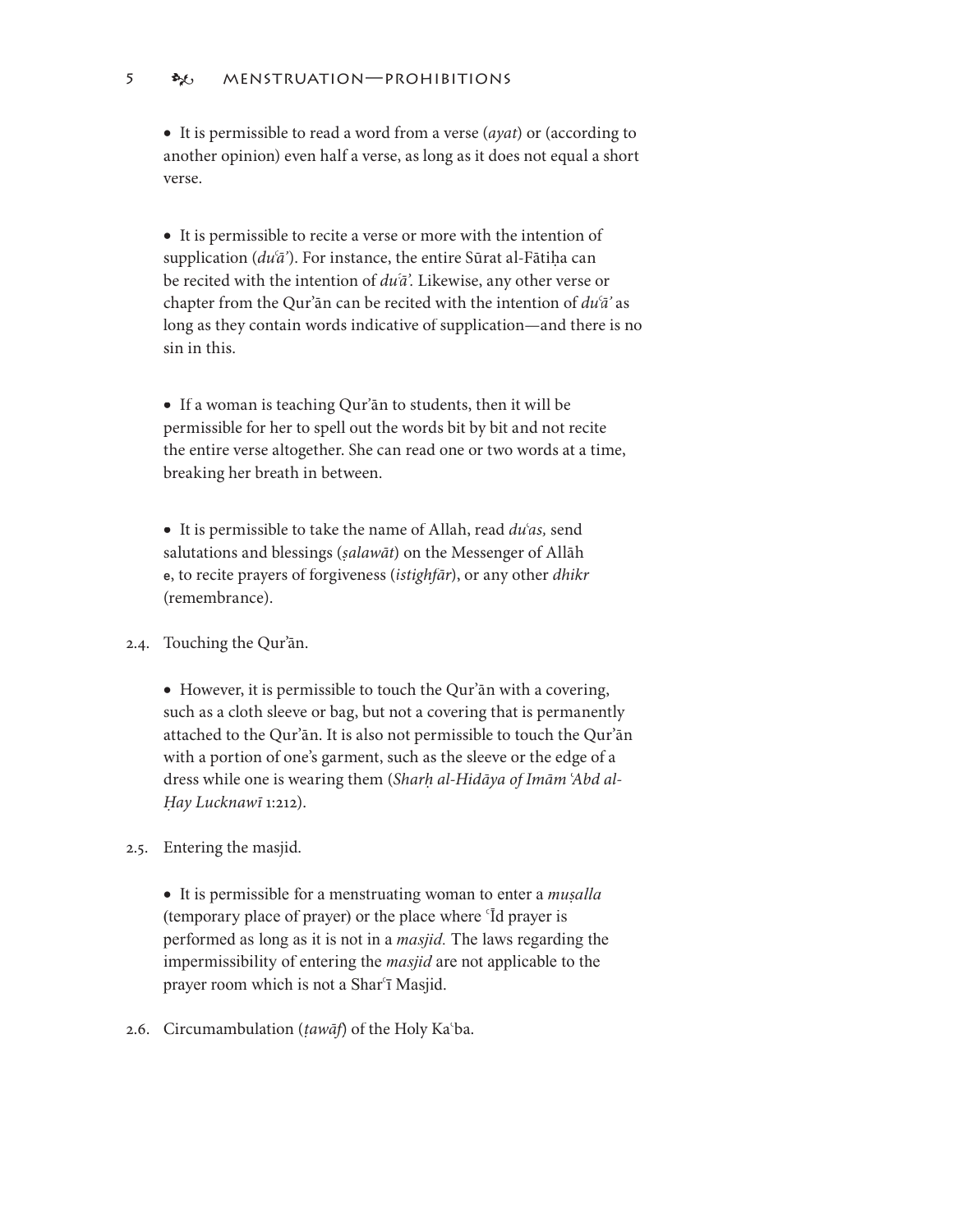2.7. Sexual intercourse.

2.8. Sexual enjoyment from the navel to below the knees of a menstruating woman.

• Therefore, other than intimacy (without a covering) or looking at the above mentioned area, all other types of intimacy and sexual enjoyment are permissible. There is absolutely no problem in the husband and wife eating, drinking, and sleeping together during her menstruation.

## **3. Ending Menstruation and change in cycle**

3.. A woman's menstruation will end when her bleeding stops and her discharge is clear. At this point, she will perform the ritual purification and perform her prayer if a prayer time has entered.

3.2. A woman's norm in menstruation is determined by the number of days of normal bleeding and the duration of purity she experienced in the previous month.

Example: A woman bled for seven days in the previous month or previous two months and remained free from menstruation for 23 days. Her norm will be considered seven days of menstruation for the following months unless the number of day she menstruates changes.

Note: Many laws of menstruation depend on a woman knowing her norm. It is advisable for a woman to keep track of her cycles as this will be very useful to her in situations involving dysfunctional uterine bleeding.

3.2. A woman whose norm of menstruation is seven days, but in some months after bathing on the seventh day and praying she bleeds again, she will in such cases delay her bath until the end of the *mustaḥab* time of prayer and then take a bath and pray. However, if the bleeding resumes she will not pray. She will do this for each subsequent prayer time until she is certain that her bleeding has stopped.

3.3. A woman whose norm of menstruation is seven days, but one month she happens to stop bleeding on the fourth day. She should begin to fast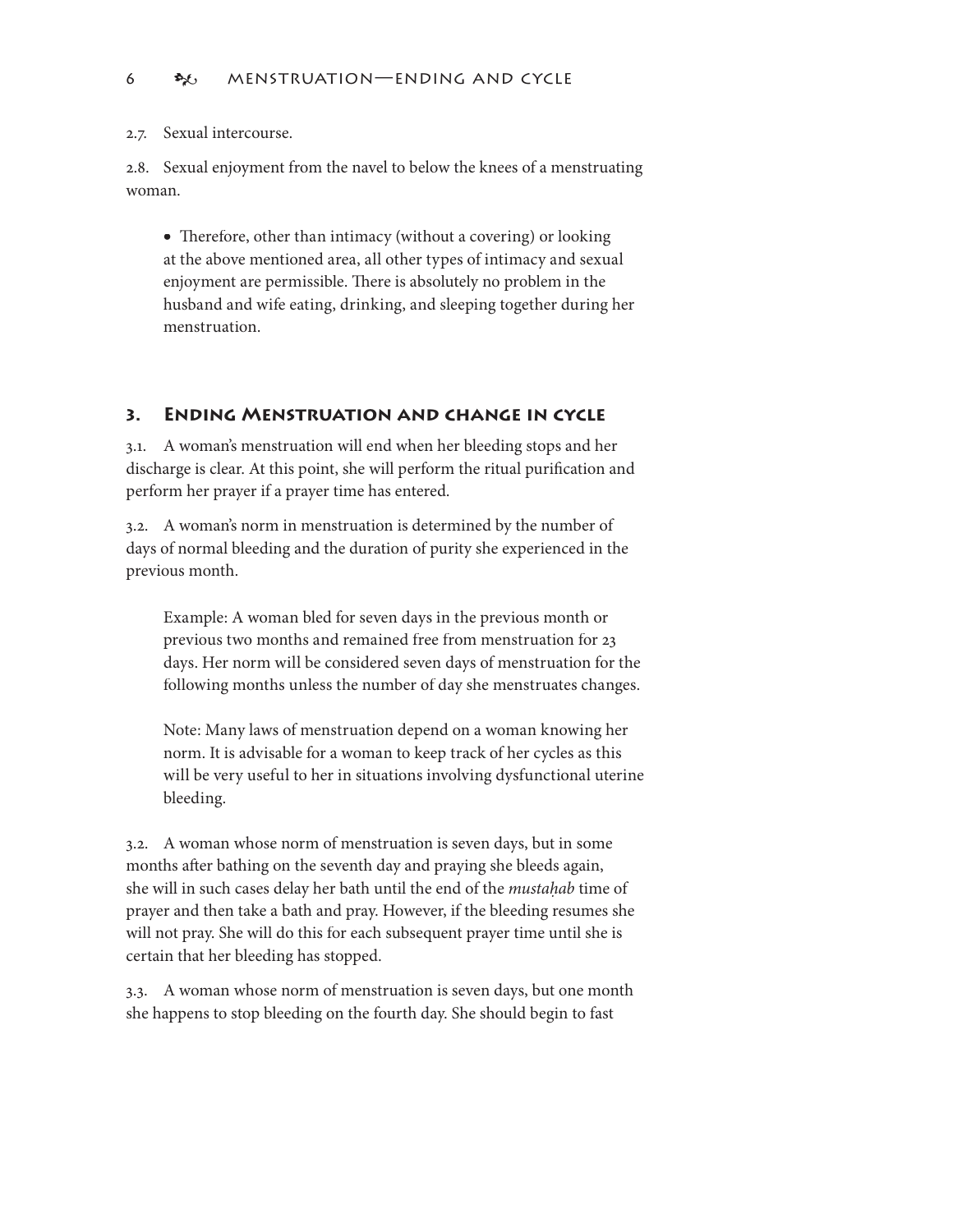and pray. However, it will be necessary for her to delay the prayer until the end of the *mustahab* time, and sexual intercourse will remain unlawful for her until she completes seven days, due to the possibility of further menstruation.

3.4. A woman had a habit of three days, but one month continued to bleed after the three days were over. She should not have a purificatory bath or offer any prayer. If she stops bleeding within ten days and ten nights then the prayers for all these days will be excused and she will not have to offer any makeup prayers (*qaḍā*). Her norm will be considered to have changed and all the days will be considered menstruation. However, if she continued to bleed on the 11<sup>th</sup> day as well, then only the first three days will be considered menstruation, according to her norm, and the remaining days of bleeding will be *istiḥāḍa.* She will have to take a bath and offer the seven days of prayer she missed. The same principal is extended to a woman, who has a norm in her postnatal bleeding.

## **Ending Menstruation and Sexual Intercourse**

3.5. Intercourse is permitted without having a ritual bath if the menstruation ends at ten days and nights (the maximum duration of menstruation) and after having a bath if it ends earlier.

3.6. However, if a woman stopped bleeding before ten days (for instance, on her norm of seven days) toward the end of a prayer time and had enough time to have a purificatory bath and say the opening *takbīr* (*taḥrīma*), then the prayer of that time becomes obligatory upon her and she will have to perform *qaḍā* of this prayer. In that case, intercourse will be permissible without having a bath.

3.7. If she only had enough time to take a purificatory bath and not enough time to dress and say the *takbīr*, the prayer will not be obligatory upon her. In this case intercourse will be permissible only after a bath.

Example: If a women stopped bleeding at Ẓuhr time with only enough time to take a bath and say the *takbīr,* the Ẓuhr prayer becomes obligatory on her. She has to make it up because she entered into a state of purity within its time. In this case, it is permissible for her to have sexual intercourse without having a bath after the time of Ẓuhr expires. However, if she had enough time to bathe, dress, and complete her prayer before the time of Ẓuhr prayer expired, then it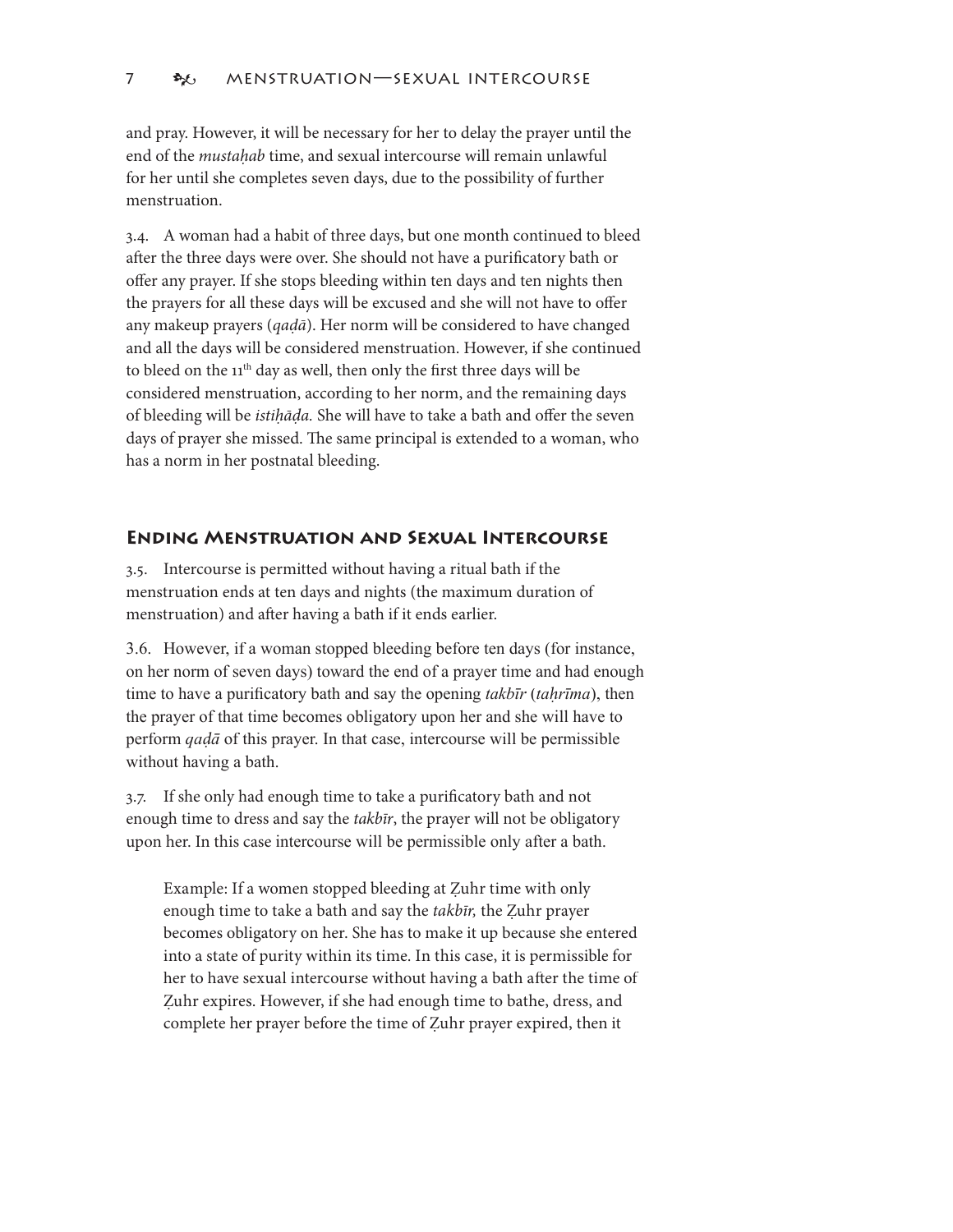#### 8 **BL** MENSTRUATION—FASTING

will be necessary for her to bathe and pray. If she did not pray she will have to make it up later and it will be sinful for leaving it, even though it will still be permissible for her to have sexual intercourse without bathing once the time of Zuhr is over. If she did not have enough time to bathe, dress, and at least say the opening *takbīr,* a makeup will not be necessary, and sexual intercourse will only be permissible after bathing.

Note: A woman having enough time to bathe takes into consideration the time taken in removing clothing, performing the obligatory (*farḍ*) components of a ritual bath, dressing and saying the *takbīr.* Also, it is recommended to take a bath before having sexual intercourse even in those cases where bathing is not considered necessary.

3.7. If the bleeding ceases at mid-morning, intercourse is permitted after she has had a purificatory bath. If she does not perform a purificatory bath, then intercourse is unlawful until the time of the Ẓuhr prayer expires. In this case she will be considered sinful for missing the Ẓuhr prayer.

3.8. If her menstruation was for a full ten days and ten nights and she stopped bleeding at the end of a prayer time with only enough time to say *Allāhu Akbar* and there was not sufficient time to bathe; the prayer will still become necessary upon her. She will make it up after bathing.

## **4. Fasting**

**4..** If a woman stopped bleeding at night in Ramaḍān after ten days of menstruation, she will have to fast that day, even if she stopped menstruating just a minute before dawn.

**4.2.** If she stopped bleeding in Ramaḍān during the day, it will not be proper for her to eat or drink for the rest of the day. It is necessary for her to behave like a fasting person until sunset, even though it will not be considered a fast for her, and she will have to make up it up later. This is different from the day her menses begin—it is permissible for her to eat and drink on that day and on all the days she is not fasting.

**4.3.** If she stopped bleeding at night in Ramaḍān within ten days, and she had time in which she could at least take a purificatory bath and say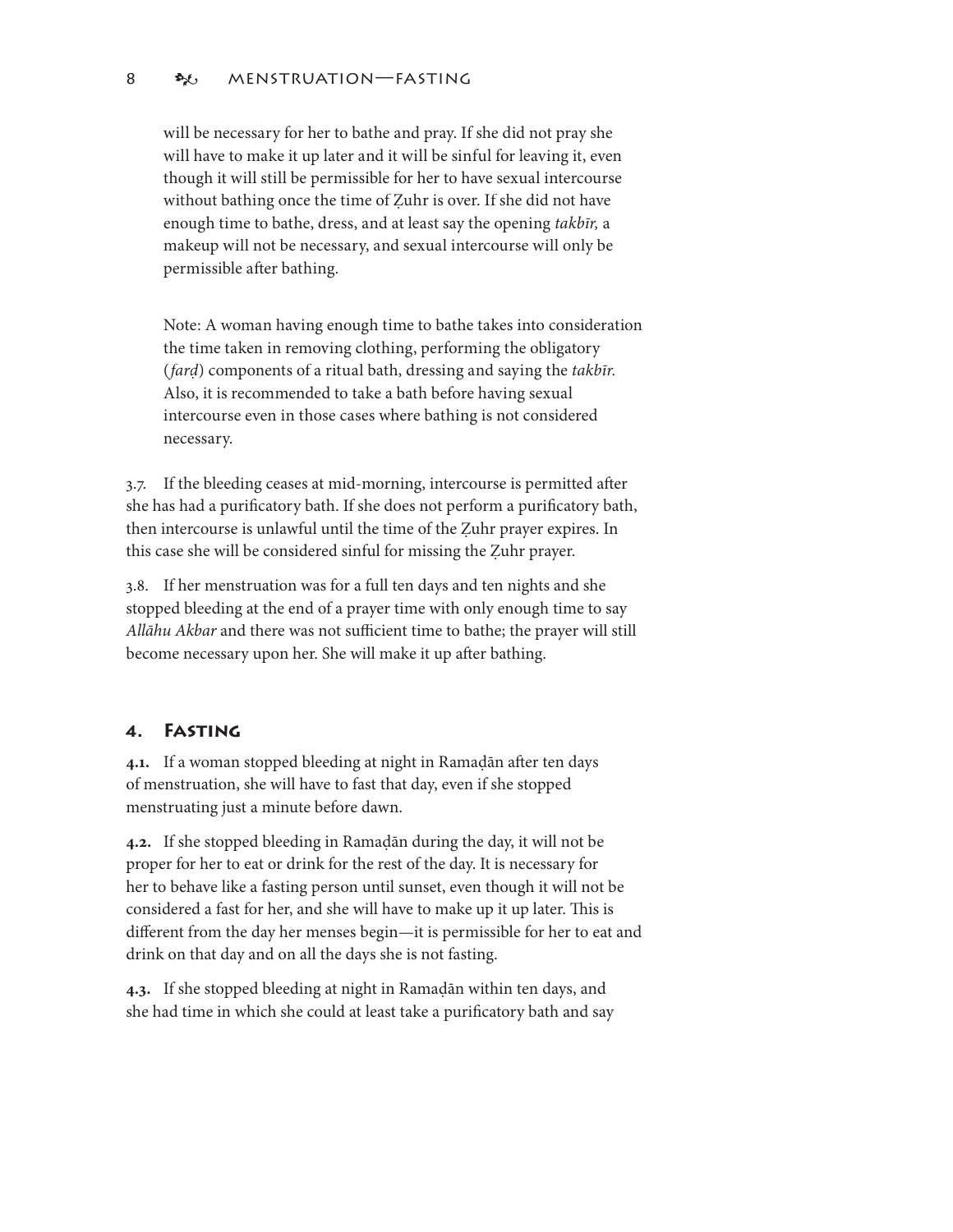the *takbīr*, then she will have to fast that day. If she ends her menstruation with less time than this, she will not fast that day, but will have to abstain from eating, drinking, and sexual intercourse until after sunset. She will be obligated to make up the fast after Ramaḍān.

4.4. If she had the time, but did not take a bath, then she will still fast that day, and take the bath as soon as possible and perform the Fajr prayer.

4.5. A menstruating woman or one who has experienced child birth must make up any fasts that were missed. However, she is not obligated to offer the missed prayers.

## **5. Miscellaneous Rulings**

5.. If a woman begins to bleed while offering her *farḍ* prayer, the *ṣalāt* will become invalidated and she will not have to make it up later. However, if she was offering an optional or *sunna* prayer, it will be invalidated and *qaḍā* will be necessary after completing her menstruation.

5.2. If she begins to bleed while fasting, that fast will break, and she will have to make it up later. This applies both to an obligatory or optional fast.

5.3. If she begins to bleed at the end of a prayer time and had not offered her prayer yet, she will not perform that prayer and will not have to make it up. The principal to remember in this case is that the woman's condition at the end of the prayer time is taken into consideration.

5.4.. During menstruation, it is recommended (*mustaḥab*) for a woman that she perform ablution at the time of prayer, sit where she normally prays, and engage herself in the remembrance of Allah, the Most High, so that she does not lose the habit of praying or become lazy.

5.5. If bathing was necessary on a woman due to sexual intercourse or waking up from a wet dream, but before she could have a bath, her menstruation began, she is not obligated to have a bath until her menstruation is over. And in that situation, one bath will suffice for both conditions.

5.6. It is disliked (*makrūh*) for a menstruating woman to bathe a dead person.

5.7. If she hears a verse of prostration (*sajda tilāwa*) during menstruation, prostration is not compulsory for her.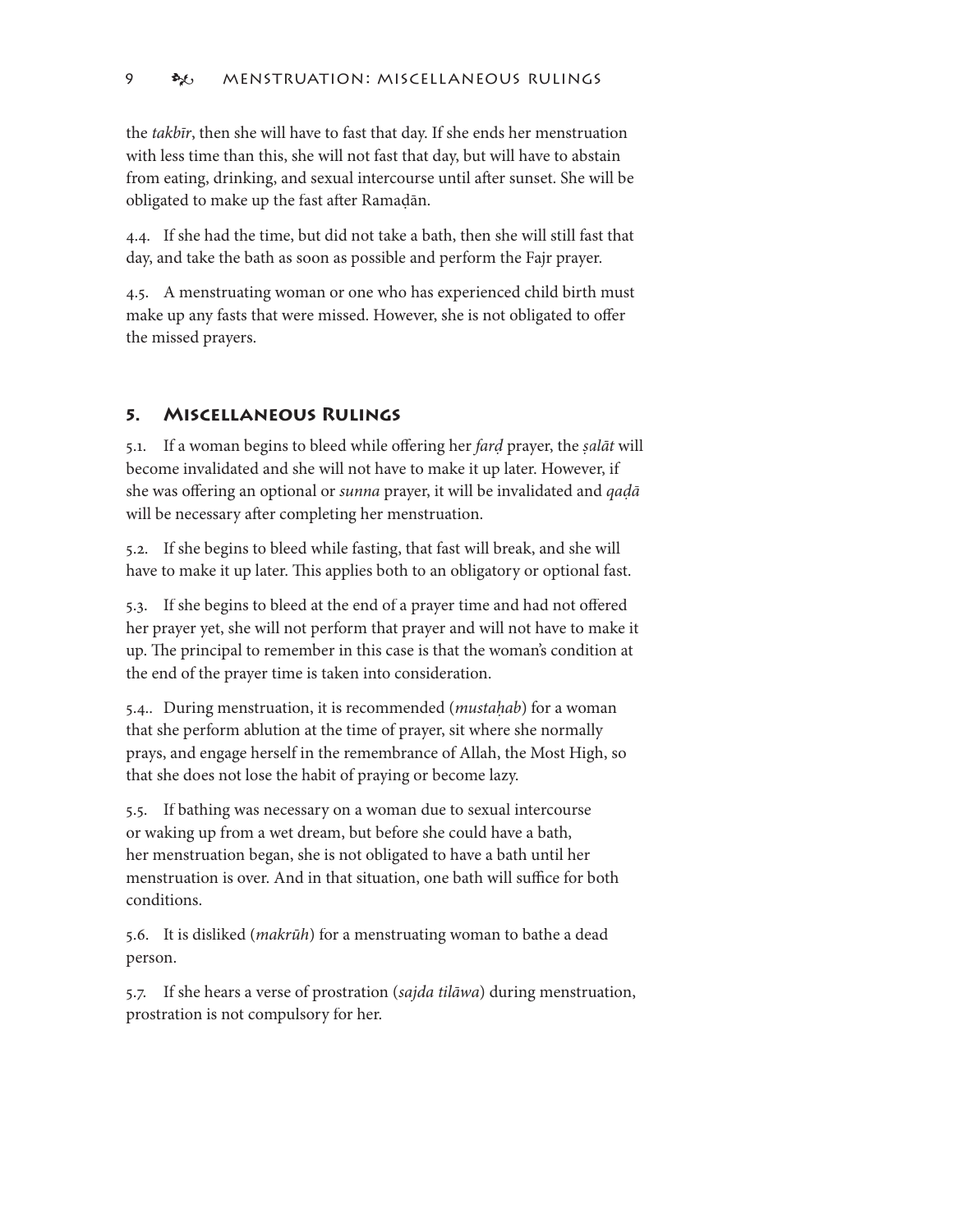## **6. Laws of Dysfunctional Uterine bleeding (istihāda) and the Excused person**

The blood of *istiḥāḍa* is that blood which a woman sees for less than three days or for more than ten days, i.e. beyond the maximum of menstruation, or for more than 40 days after child-birth (*Qudūrī*). Dysfunctional uterine bleeding falls into the same category as that of other problems which make it difficult to retain the ablution (chronic annulment of *wudū'*), such as the continuous passing of gases or intermittent drops of urine. Anyone suffering from such problems normally falls into the category of the excused person for whom there are special laws for *wuḍū* and prayer. These will be mentioned hereunder.

6.. A woman suffering from dysfunctional uterine bleeding or has difficulty retaining her ablution will perform ablution for the time of each obligatory prayer. And, with that *wudū'* it is permissible for her that she prays as many obligatory or optional prayers as she desires during that prayer time.

6.2. The ablution of such a person will not be considered nullified with the recurrence of that ailment which prevents them from maintaining the *wudū'*. However, the *wudū'* will be nullified with all other nullifiers and with the expiry of the prayer time.

Example: A woman is considered an excused person due to the chronic passing of gas. If during the prayer, she passes gas, her *wudū'* will not be nullified. However, if she laughs aloud during the prayer or vomits, her *wuḍū'* will be considered null.

6.3. A person only qualifies as an excused person (i.e., one suffering from chronic annulment of *wuḍū'*) when the problem remains for the complete duration of an obligatory prayer time in a way that the person cannot perform the ablution or prayer without its absence.

6.4. The condition for the continuation of this excused state after it has been established is that the problem reoccurs at least once during every subsequent prayer time. One no longer remains in this state when the complete time of an obligatory prayer lapses without the problem occurring even once.

6.5. It is necessary for one suffering from the chronic annulment of *wudū'* to change one's clothing if they become impure. This is provided that after changing one's clothes, one can complete ones prayer before the clothes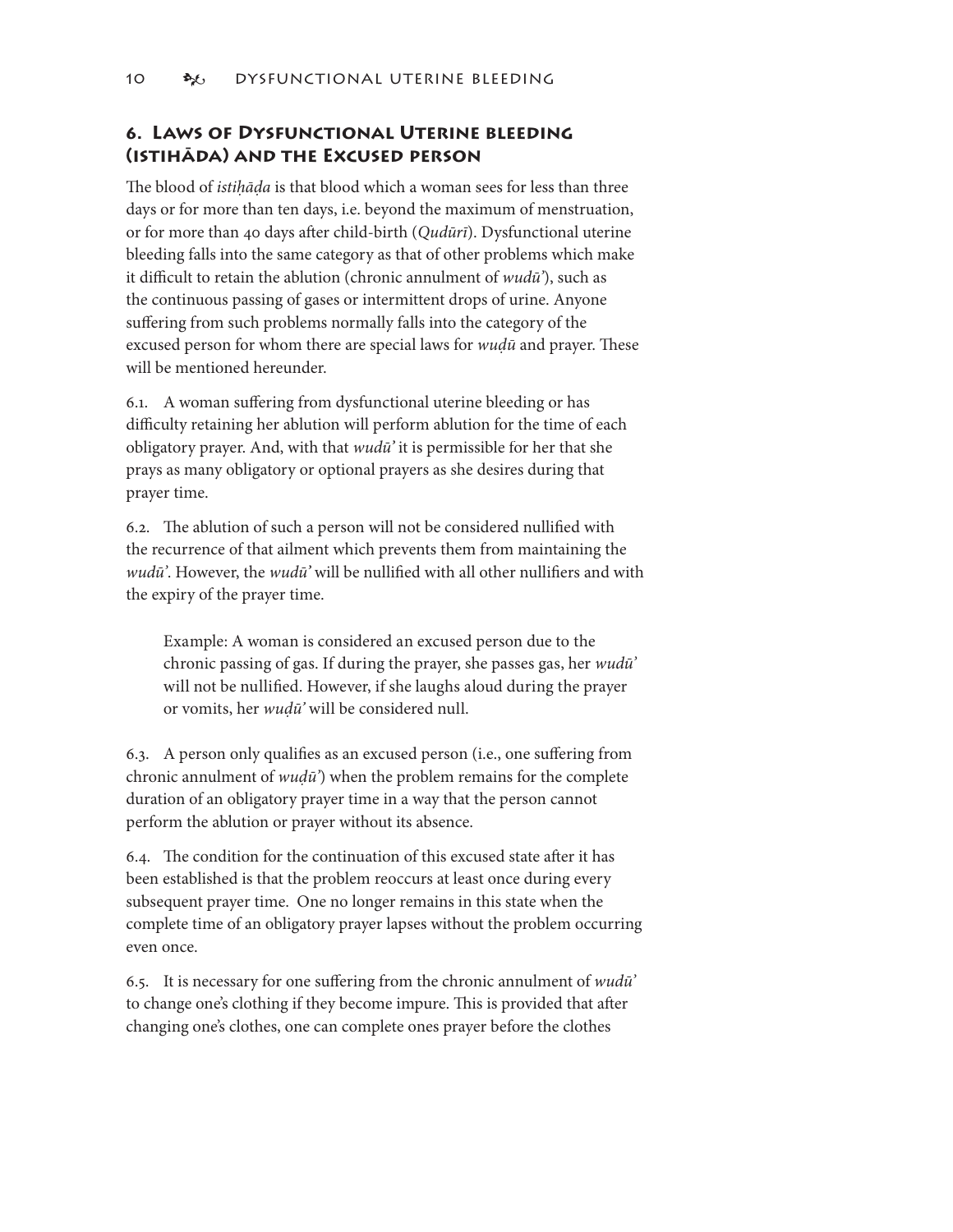become soiled again. If this is not possible then one can pray with the soiled clothing.

6.6. If a woman suffering from dysfunctional uterine bleeding forgets the number of days of her normal menstruation cycle, but remembers when it occurred each month, she will abandon her prayer for three days from the first day when her menstruation normally occurs. Regarding these three days she can be sure that they are menstruation. For the following seven days, she shall perform a *bath* for each *ṣalāt,* because of the uncertainty of whether it is dysfunctional uterine bleeding or menstruation. She will also perform with every prayer, a makeup of the previous prayer during these seven days because of the uncertainty of exactly when she became pure and the possibility of her menstruation having ended after the previous *farḍ* prayer. Then, for the following 20 days she shall perform ablution for each prayer—this can be regarded as her purity period. It is lawful for her in the period of purity to have sexual relations with her husband.

6.7. If she can recall the number of days, for example, three, but not when it occurred, then she shall pray for three days from the beginning of the month with a fresh ablution for each prayer because of the uncertainty of whether she is in menstruation or purity. Then, for the following 27 days she shall bathe for each prayer because of the possibility that she may have finished her menstruation at any hour during those days. She should also perform with every prayer a makeup of the previous prayer for the same reason as above.

6.8. If a girl experienced continuous bleeding at the age of nine, her menstruation will be considered to have begun. From each month ten days of bleeding will be her menstruation and the remainder will be dysfunctional uterine bleeding.

## **7. Postnatal Bleeding (Nifās)**

*Nifās* is the blood which exits from the womb following child-birth.

7.. There is no limit for the minimum duration of postnatal bleeding—it can last for a day or even less, but its maximum duration is 40 days. Whatever exceeds 40 days is considered dysfunctional uterine bleeding.

7.2. It is obligatory for a woman to bathe when her postnatal bleeding stops. She does not have to wait for 40 days to elapse.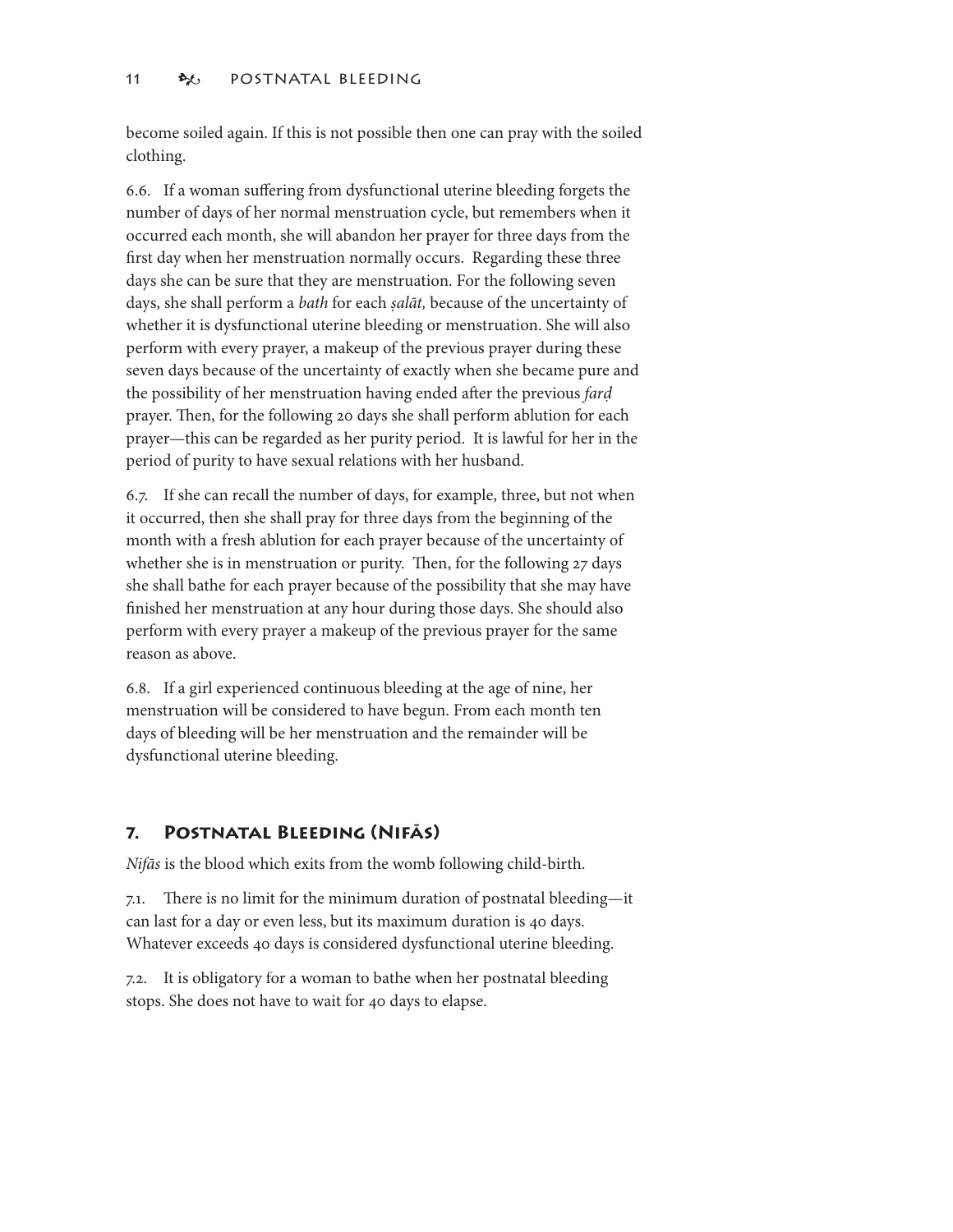7.3. If bleeding exceeds 40 days for a woman who has given birth before and thus has a bleeding norm, for example, 23 days, she will consider her previous habit of 23 days as postnatal bleeding and the remaining days will be regarded as dysfunctional uterine bleeding. Therefore, she will have to make up the prayers and fasts for the last 17 of the 40 days. If she did not have a previous norm, then the 40 days will be regarded as postnatal bleeding.

7.4. If after the birth of the child no blood comes out at all, even then it will be necessary to have a bath after the delivery.

7.5. A woman gave birth to twins; her postnatal bleeding will begin after delivery of the first child.

7.6. The bleeding of a pregnant woman is considered dysfunctional uterine bleeding.

7.7. The bleeding of a woman during child-birth before the emergence of half the child is still considered dysfunctional uterine bleeding. However, once more than half of the child comes out, any bleeding thereafter will be regarded as postnatal bleeding. This will be up to 40 days as mentioned above.

7.8. During labor, if a woman is conscious, she is still required to offer her prayer. If she cannot offer it with the normal postures, she will perform it with gestures (*ishāra*). However, if, by engaging in prayer, she fears for the life of the child, she can delay her prayer.

7.9. Bleeding that follows a miscarriage of a fetus that has some limbs formed (usually after four months into the pregnancy, but could occur earlier) will be regarded as postnatal bleeding.

7.0. If no limbs have formed on the miscarried fetus then the bleeding that occurs after the miscarriage will only be considered menstruation if 15 days have lapsed since her last cycle. The bleeding should also continue for at least three days. If these conditions are not present, it will be considered dysfunctional uterine bleeding.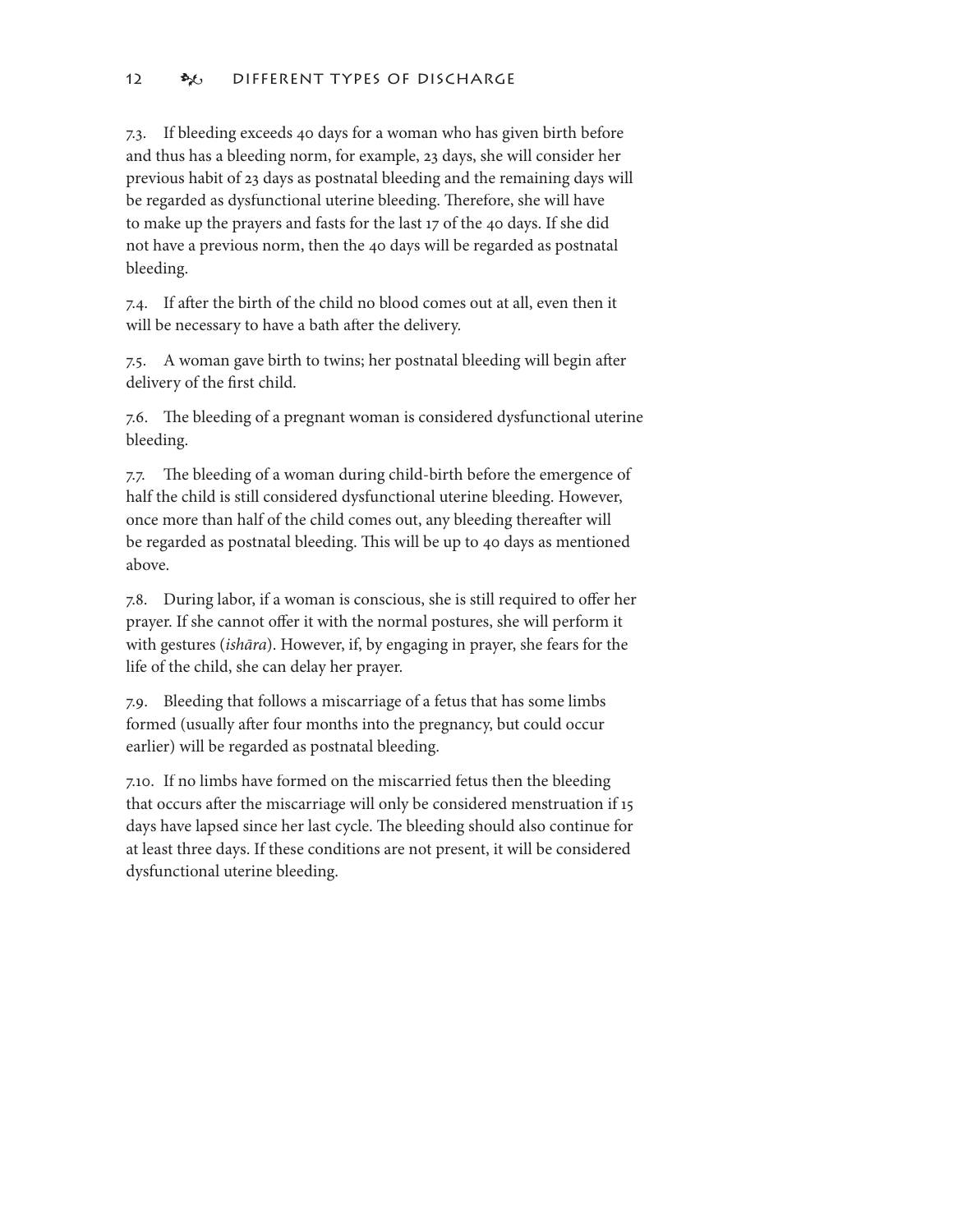#### **Fatwa on the Different Types of Discharge**

by Shaykh Abdur-Rahman ibn Yusuf

In the name of Allah, the Inspirer of truth.

There is a difference of opinion among the scholars concerning cervical mucus or vaginal discharge. According to Imam Abu Hanifa, because its origin is the cervix, which is the *farj dakhil* in Arabic, it is not considered impure, as long as it is not discolored, and therefore, does not break the *wudū'*. According to his two students, Imam Abu Yusuf and Imam Muhammad, it is impure, regardless of its color, and will break the *wudū'*. Hence, there is a difference of opinion.

Some of the later scholars based the rulings on the first view and others based it on the second view.

If a women experiences excessive discharge, she should avail the first opinion which does not consider the discharge to be impure. Hence, she will not need to renew her *wudū'* each time the discharge occurs. However, if the discharge does not occur frequently, it is preferable to renew the ablution and follow the path of precaution.

Similarly, it is preferred that a woman wash those garments that have been affected by the discharge. However, if she is unable to do so, she can avail the more lenient option.

This is all concerning the discharge which is not discolored. As for that discharge which is discolored due to Candida or any other ailment, or that discharge which is from excitement; these are considered impure by all and nullify the *wudū'*. Hence, washing and renewing the *wudū'* are necessary.

As for ejaculatory fluid, ʿAllāma Ibn ʿĀbidīn describes it as follows: "If it is watery yellow then it is the ejaculatory fluid of women" (*Radd al-Muḥtār* 1:111). It has also been reported to be milky in color and ranging in its thickness and odor based on a woman's diet, overall health and the phase she is experiencing within her menstrual cycle.

However, to conclude, any liquid released when feeling sexual pleasure, and more conclusively upon orgasm, regardless of its color or whether it runs down the leg or not, will be impure.

And Allah knows best.

Abdur-Rahman ibn Yusuf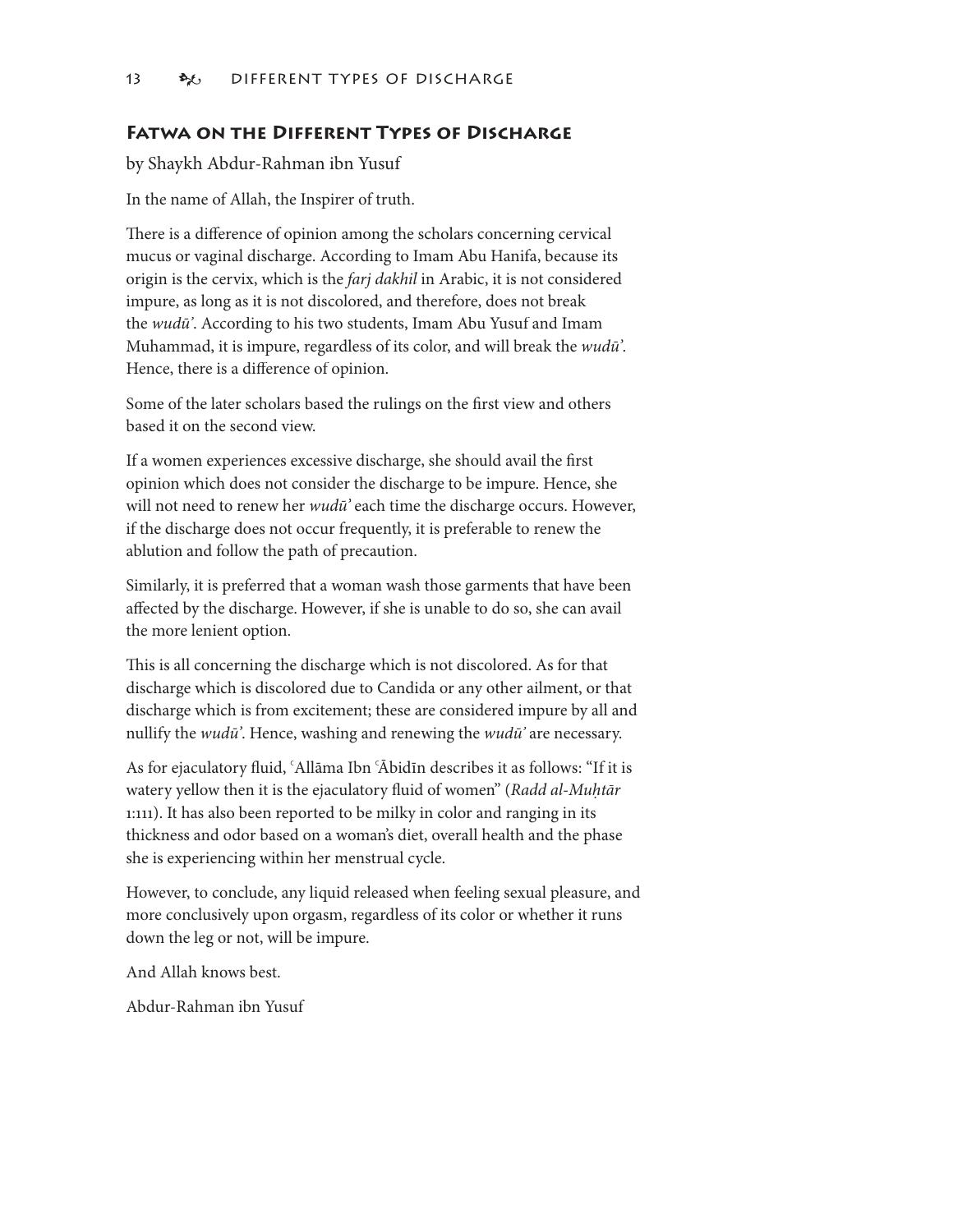# **Appendices**

#### **. Puberty**

.2. A girl is said to be mature if she experiences any of the following:

- 11.1. The monthly menstruation after the age of nine years.
- .2. She has a wet dream in which she ejaculates.
- .3. She becomes pregnant.

.3. If none of the above take place, then when a girl reaches the age of 14 years and seven months, the equivalent of 15 Islamic years, she will be regarded as having reached the age of puberty. This is by default.

.4. On reaching the age of puberty, all of the injunctions regarding prayer, fasting, etc., will become obligatory on her. She will now be responsible for her actions.

11.5. If a girl attains puberty before the age of 14 years and 7 months and experiences a wet dream, it will obligatory on her to have a bath.

## **8. Ghusl (Bathing)**

The following acts necessitate the performance of *ghusl.*

8.. The insertion of the head of the penis (circumcised portion) or a portion equivalent to it of a cut penis into the vagina or anus of a living person (even though unlawful).

8.2. When a person recovers from intoxication or regains consciousness and finds wetness that he believes is sperm.

8.3. The ending of menstruation.

8. 4. The ending of postnatal bleeding.

Even though the aforementioned things may have occurred prior to embracing Islam, bathing will still be necessary.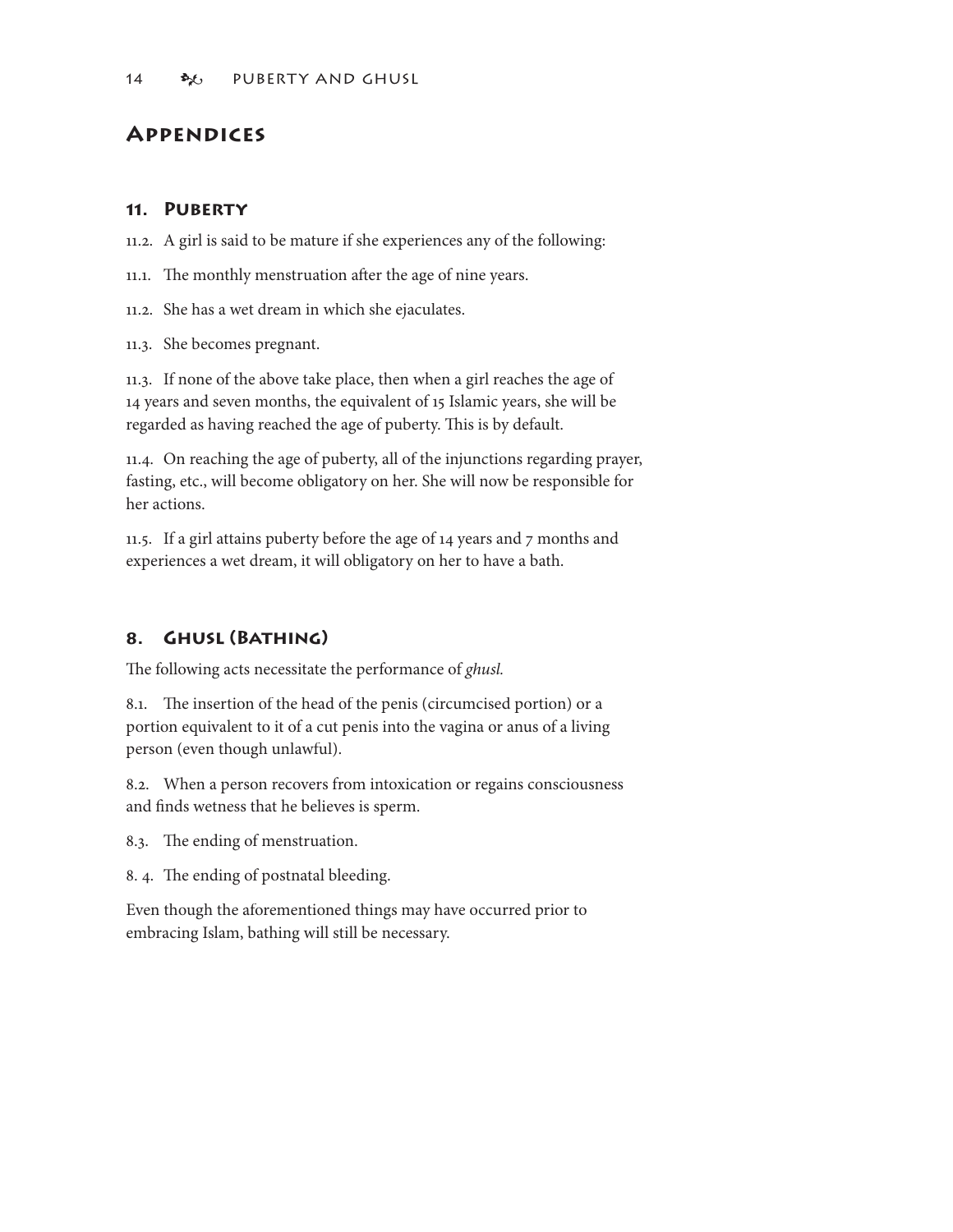## **9. Things that do not necessitate a ritual bath (ghusl)**

The following do not necessitate *ghusl,* but may necessitate ablution.

9.. The emission of pre-ejaculatory fluid and normal vaginal discharge (see note on discharge above).

9. 2. Experiencing an erotic dream but finding no wetness upon waking up.

9. 3. The insertion of a penis wrapped in some material that prevents sexual arousal.

9.4. After the use of a suppository.

9.5. Inserting a finger or something similar into the vagina or anus.

9.6. Incomplete penetration of a virgin in a manner that she does not break her hymen and provided that one does not ejaculate. Her hymen remaining intact means that the head of the penis did not enter into the inner vagina.

9.7. A ritual bath is not obligatory on a woman who experiences a wet dream during postnatal bleeding. A single purificatory bath upon the termination of the bleeding will suffice for both the wet dream and postnatal bleeding.

## **0. The Integrals of Ritual Bath (Ghusl)**

10.1. The rinsing of the mouth.

0.2. The rinsing of the nose.

0.3. To pour water over the entire body.

0.4. To wash the inner part of the navel.

0.5. To wash the inside of (i.e., have water reach) any opening in the body that is not sealed, for instance, the ear-piercing.

0.6. A man should undo the plaits of his hair, so that water reaches each strand, even if the water is able to reach the roots. A female is exempt from undoing her braids as long as the water reaches the roots of her hair.

0.7. To ensure that water reaches to the skin underneath the beard, moustache and eyebrows.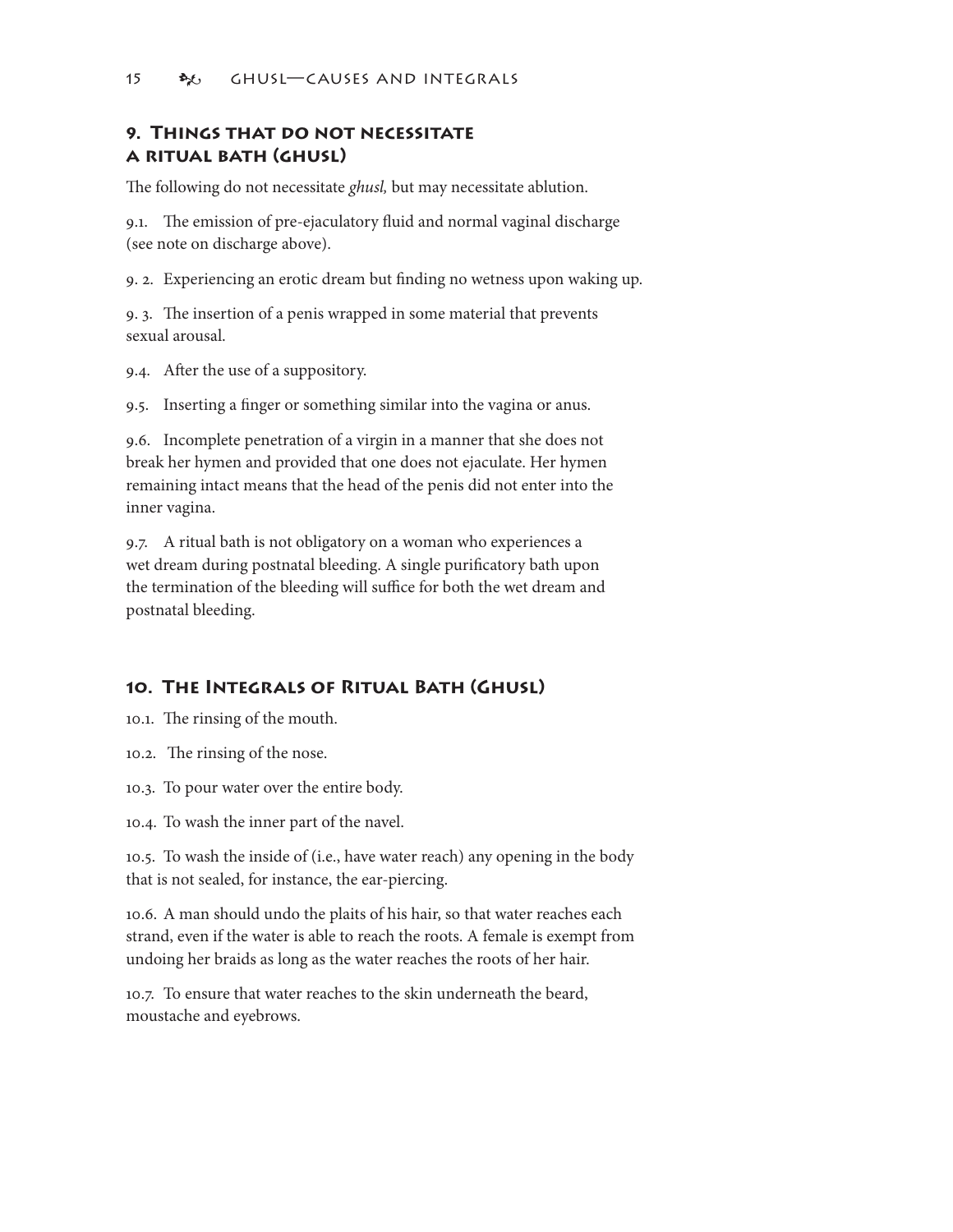0.8. To ensure that water reaches the external part of the vagina (i.e., into the outer lips).

## **. How Much Impurity is Excused?**

.. If impurity is equal or less than the area of a *dirham* (approximately 4cm in diameter) from *najāsa ghalīẓa* (strong filth like human urine, blood, and wine), it is excused. However, when the amount reaches a *dirham* it is excessively disliked (*makrūh taḥrīmī*) to pray in such clothing or with this amount of impurity on the body. If it is less than a *dirham* then it is lightly disliked (*makrūh tanzīhī*)*.*

.2. What covers less than a quarter of a cloth or the body from *najāsa khafīfa* (light filth) is also excused, but better to remove.

.3. Splashes of urine that are equal in size to the heads of needles are also excused.

.4. If a bed or dirt that is soiled by *najāsa* becomes wet due to the sweat of a sleeping person, or due to wet feet, and thereafter traces of *najāsa* appear upon one's body or feet then one's body or feet will be considered impure. If there is no trace they will not be considered impure. Similarly, a dry pure cloth does not become impure when wrapped in a wet impure cloth which does not drip if wrung.

.3. A wet cloth does not become impure when spread upon impure dry earth, which becomes moist through the wetness of the cloth, unless traces of the *najāsa* are visible in the cloth. Nor does a cloth become impure after being afflicted by a wind which has blown over some *najāsa,* unless traces of the *najāsa* are visible in the cloth.

.4. An object which has on it visible *najāsa* (i.e. what remains visible after drying), will become pure by the removal of the *najāsa.* This washing need only be performed once according to the soundest opinion. If it is difficult to remove the *najāsa,* then there is no harm if traces remain.

.5. An object that has on it invisible *najāsa* (which can no longer be seen upon drying) should be washed thrice and wrung after each washing. On the third time, one should wring it so thoroughly that all water ceases to drip. If the cloth is thin or of a delicate nature then one is not required to exert one's total strength.

Note: *Najāsa* is removed from a cloth or body by water or any liquid that removes *najāsa* such as vinegar or rose water.